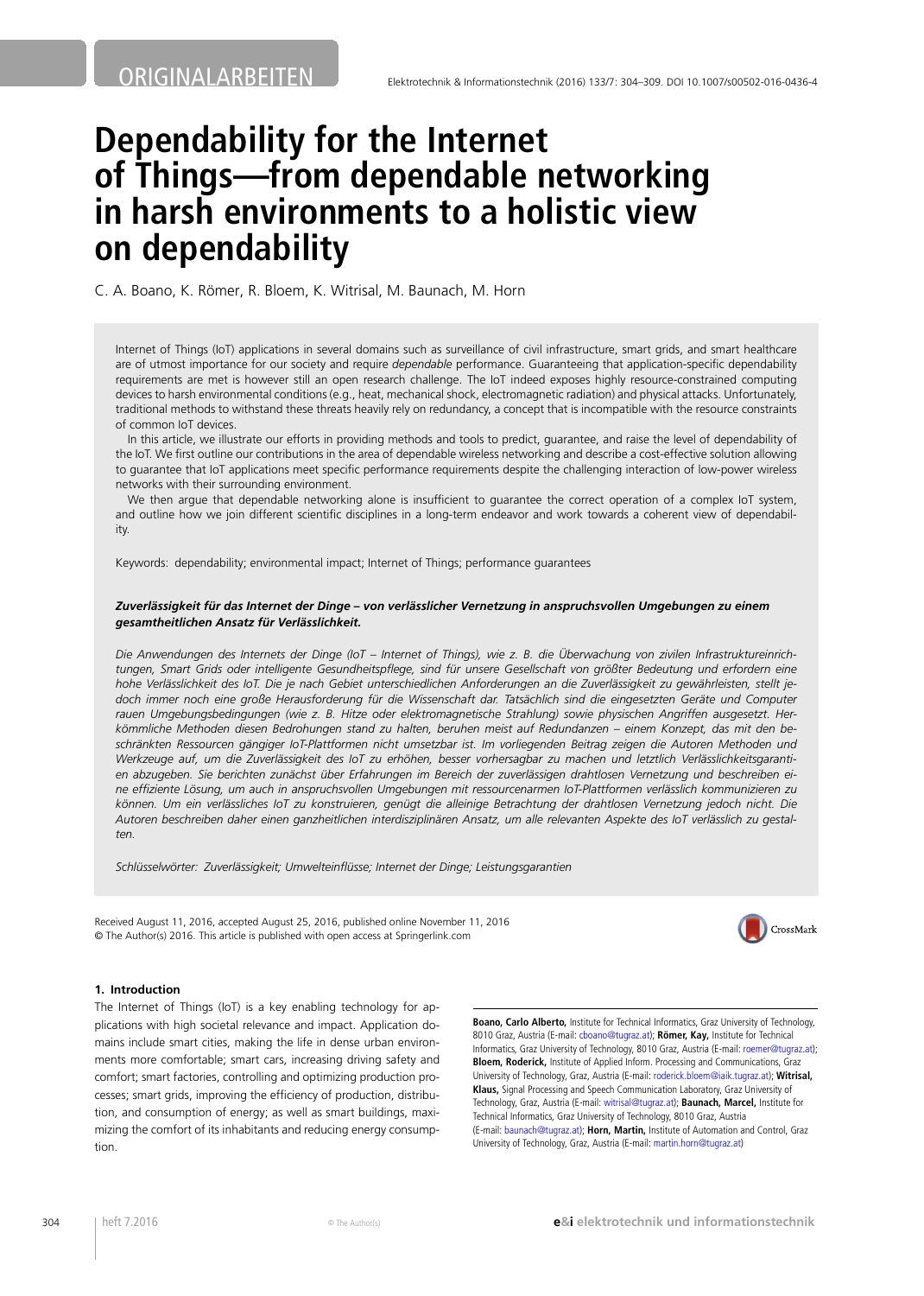## C.A. Boano et al. **Dependability for the Internet of Things—from dependable . . .** ORIGINALARBEITEN

These attractive applications represent a long-term investment and are only feasible if the underlying IoT technology does not fail. Any failure in meeting application-specific requirements and in conveying information about the state of things and places in a reliable, timely, and energy-efficient manner may result in high costs, insufficient user satisfaction, and physical damage to people or things.

The key challenge is that in the traditional Internet powerful servers are sheltered in air-conditioned data centers directly connected to power plants, whereas the Internet of Things requires highly resource-constrained computers to be embedded into adverse environments. Smart objects are indeed often directly exposed to heat, humidity, mechanical shock, electromagnetic radiation, and physical attacks, and some of these *hostile environmental conditions* can drastically affect the overall system performance. Electromagnetic radiation and ambient temperature, for example, have a profound impact on the achievable performance of low-power wireless sensor networks used to sense and convey information about the state of things [\[5\]](#page-4-0). For example, radio interference from colocated Wi-Fi and Bluetooth networks may cause a significant message loss, which in turn leads to an increase in end-to-end latency and energy consumption [\[6\]](#page-4-1). Variations in temperature over time and space affect the operation of electrical and electronic components and can have a significant impact on clock drift, battery capacity and discharge, as well as on the efficiency of low-power radios [[9](#page-4-2)].

Adverse environmental conditions have typically a strong impact on the reliability and energy-efficiency of IoT communication and are not only hard to predict for a given deployment site, but they may also largely vary from one deployment site to another, thus hindering the scalable deployment of IoT applications. As a result, the development of IoT solutions is severely constrained and often limited to non-critical monitoring applications. Typical methods to avoid failures and to increase faulttolerance rely heavily on redundancy, which however collides with the resource constraints of common IoT devices and with the space/cost requirements for additional backup hardware. For this reason, withstanding the severe threats posed by adverse environmental effects with scarce resources remains an open challenge.

In this article, we illustrate our efforts in tackling this challenge and providing methods and tools to predict, guarantee, and ultimately raise the level of dependability of the IoT. In Sect. [2,](#page-1-0) we describe a systematic framework that enables the development of dependable IoT applications by taking into account the challenging interaction of IoT platforms and protocols with the surrounding environment, and show how it can be employed to mitigate the impact of temperature variations on low-power wireless networks.

<span id="page-1-0"></span>We then describe in Sect. [3](#page-3-0) additional dependability threats for typical IoT systems such as *complexity* (e.g., scaling bugs) and *physical attacks*, arguing that different scientific disciplines should join forces and work towards a coherent view of dependability. We provide examples of open research challenges (e.g., how to systematically ascertain that independently developed smart things interact correctly and robustly) and delineate our research road-map for the systematic construction of a dependable IoT that is resilient against failures and attacks. We finally conclude this article in Sect. [4](#page-4-3) with a summary of our contributions.

#### **2. Dependable IoT networking despite harsh environmental conditions**

In order to allow IoT applications to withstand adverse environmental conditions, we have studied methods to increase the reliability



<span id="page-1-2"></span>**Fig. 1. Methodology employed to build a systematic framework enabling the development of dependable IoT applications despite the interaction of IoT HW platforms with their surrounding environment**

and energy-efficiency of networks deployed in harsh settings. In the context of the RELYonIT project,<sup>[1](#page-1-1)</sup> we have created a systematic framework that enables the development of dependable IoT applications by taking into account the challenging interaction of IoT platforms and communication protocols with the surrounding environment [\[8\]](#page-4-4). To this end, we followed the methodology illustrated in Fig. [1](#page-1-2) and devised parameterizable *environmental models* that capture how environmental properties (e.g., temperature and radio interference) vary over time and *platform models* that capture how these environmental properties affect the operation of a hardware (HW) platform. A specification language allows a user to specify *dependability requirements* for a given application that drive the automatic selection and parametrization of *environment-aware communication protocols* such that performance requirements can be met for a given environment and HW platform (or the infeasibility of these requirements is detected). If environmental properties change at runtime, the framework automatically adapts protocol parameters to reflect the new environmental model.

We illustrate next an example of how we employed this framework to mitigate the impact of temperature variations on low-power wireless networks deployed outdoors [\[16](#page-4-5)].

#### 2.1 Mitigating the impact of temperature variations on low-power wireless networks

Real-world deployments of IoT systems have shown how low-power wireless sensors deployed outdoors often experience high on-board temperature fluctuations, especially if they are placed inside IRtransparent enclosures exposed to direct sun radiation [\[9\]](#page-4-2). These large temperature variations can have a severe impact on the operation of carrier sense multiple access (CSMA) protocols, because they can reduce the effectiveness of clear channel assessment (CCA) and compromise the ability of a sensor node to avoid collisions and to successfully wake-up from low-power mode [[7](#page-4-6)]. At high temperatures, indeed, the efficiency of low-power radios reduces significantly: as a result, the signal strength between two wireless sensor nodes *A* and *B* decreases by up to 10 dB when the on-board temperature of both nodes increases from 5 °C to 55 °C [\[9](#page-4-2)]. State-of-theart CSMA protocols typically compare the received signal strength *s*<sup>r</sup> to a static CCA threshold *ζ* to determine if a node should remain awake to receive a packet or if it should return to sleep mode. As

<span id="page-1-1"></span><sup>1</sup>[http://www.relyonit.eu/.](http://www.relyonit.eu/)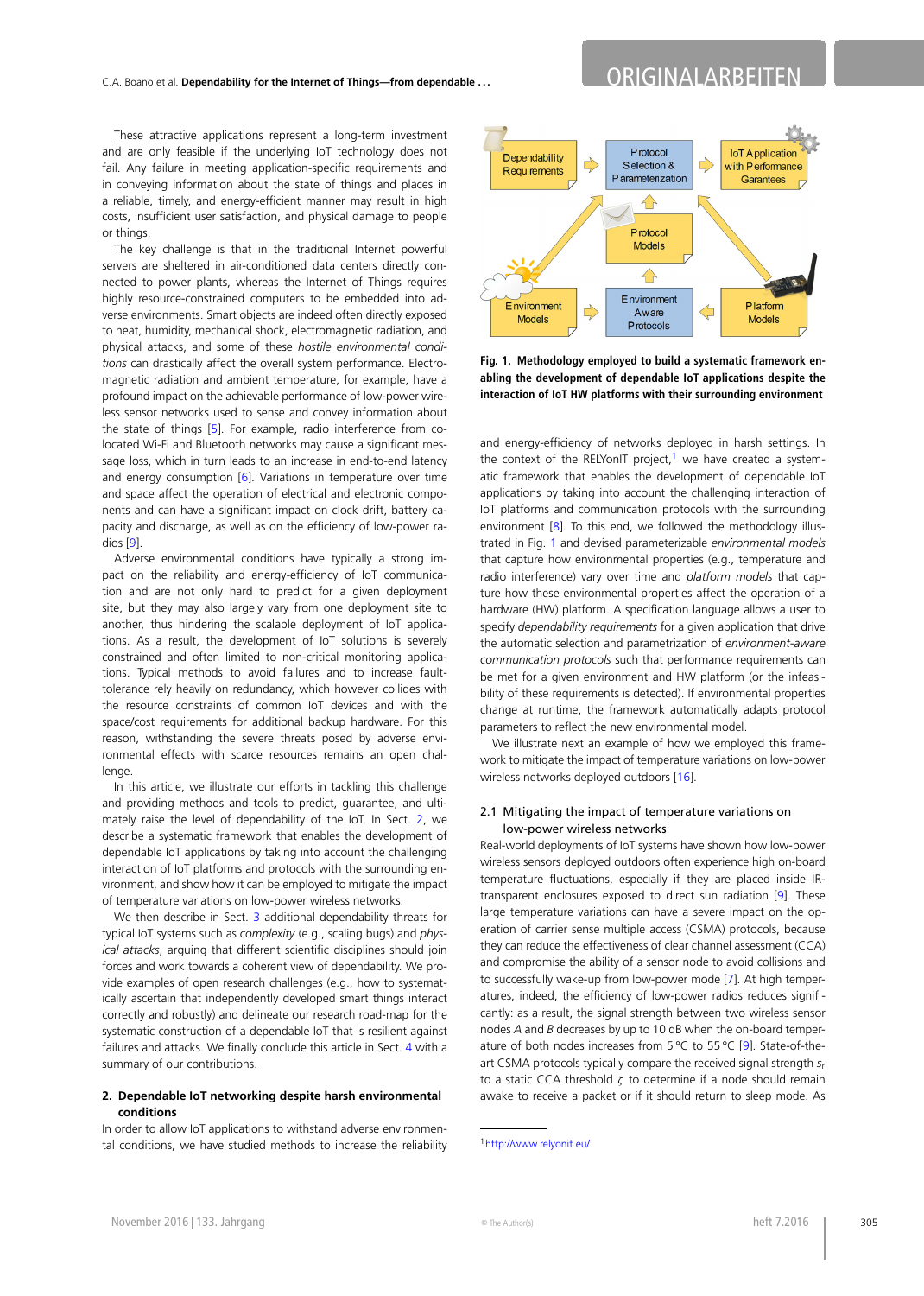

<span id="page-2-0"></span>**Fig. 2. High temperatures affect low-power radios and decrease the received signal strength. This can cause the received signal strength** *s***<sup>r</sup> to drop below the CCA threshold** *ζ* **(***dotted line***) as a result of temperature increase that can compromise link connectivity [[7\]](#page-4-6)**

illustrated in Fig. [2,](#page-2-0) the decrease in signal strength induced by an increase in temperature may lead to a situation in which *s*<sup>r</sup> decreases and becomes lower than *ζ* . If this happens, the receiver node remains constantly in sleep mode, causing the disruption of the wireless link [\[7\]](#page-4-6).

In order to allow IoT applications to meet their performance requirements despite temperature variations, we employ the framework shown in Fig. [1](#page-1-2) to find a suitable configuration of *ζ* . To this end, we derive three models:

- 1. An *environmental model* capturing the relevant aspects of the environment. Such model can be simply based on on-board temperature ranges recorded on the sensor nodes at specific times of the day. If we sub-divide each day into intervals of equal length and run a data collection application prior deployment capturing the on-board temperature variations over several days, we can obtain a model that outputs the minimum/maximum expected temperature as a function of the time of the day.
- 2. A *platform model* mapping environmental parameters to variables that are relevant for the operation of IoT hardware: such models would capture the relationship between the on-board temperature of sender and receiver nodes and the attenuation of the received signal strength for the HW in use. Denoting *PL* as the path loss between a transmitter-receiver pair,  $P_t$  as the transmission power,  $P_r = P_t - PL$  as the received power, and  $P_n$ as the noise floor at the receiver, the impact of temperature on the signal-to-noise ratio (SNR) can be described as:

<span id="page-2-2"></span>
$$
SNR = (P_t - \alpha \Delta T_t) - (PL + \beta \Delta T_r)
$$
  
- 
$$
\left(P_n - \gamma \Delta T_r + 10 \log_{10} \left(1 + \frac{\Delta T_r}{T_r}\right)\right)
$$
  
= 
$$
(P_r - \alpha \Delta T_t - \beta \Delta T_r)
$$
  
- 
$$
\left(P_n - \gamma \Delta T_r + 10 \log_{10} \left(1 + \frac{\Delta T_r}{T_r}\right)\right)
$$
 (1)

where the constants *α*, *β*, and *γ* with units dB/K denote respectively the effect on transmitted power, received power, and on the noise floor, the values  $T_t$  and  $T_r$  represent the reference temperature of transmitter and receiver; whilst  $\Delta T_t$  and  $\Delta T_r$  capture the difference of current temperature with respect to  $T_t$ and *T*<sup>r</sup> [[9](#page-4-2)].

3. A *protocol model* describing how the operations of the employed protocol are affected by temperature changes. In our case, the packet reception rate (PRR) in IoT CSMA-based protocols such



<span id="page-2-1"></span>**Fig. 3. Temperature impact on CSMA-based IoT MAC protocols [\[16\]](#page-4-5)**

as ContikiMAC [[10\]](#page-4-7) can be estimated by analyzing how the signal strength *s*<sup>r</sup> with which the packet is received relates to the selected CCA threshold *ζ* and to the transitional phase of the radio response. If  $s_r \ge \zeta$ , the node infers that an ongoing transmission is present and remains awake to receive the packet; if  $s_r < \zeta$ , the node infers that there is no ongoing transmission and returns to sleep mode without receiving the packet. The PRR further decreases in the transitional region according to a sigmoid curve *f* in which the probability *p* of receiving a packet is  $p = (1 - f(P_r - P_n))^b$  with  $P_r$  being the received signal strength, *P*<sup>n</sup> the sensitivity threshold of the radio, and *b* the number of bits in the packet [[20](#page-4-8)]. Denoting *s*0.99 and *s*0.01 as the signal strength that leads to a delivery rate of 0.99 and 0.01, respectively, we can define three reception regions, as shown in Fig. [3:](#page-2-1) a connected region, where the received signal strength is above  $s_{0.99}$ ; a disconnected region, where the signal strength is below  $s_{0.01}$ , and a transitional region of length *τ* dB, where the delivery rate drops monotonically between 1 and 0.

Because of the dependency between signal strength and temperature, a variation in the on-board temperature at the receiver or at the transmitter will cause the receiver to measure a signal strength  $s'_r = (s_r - \alpha \Delta T_t - \beta \Delta T_r)$  (see Eq. [\(1\)](#page-2-2)), i.e., an increase (decrease) in *T*<sup>t</sup> and/or *T*<sup>r</sup> will attenuate (strengthen) *s*<sup>r</sup> into *s* r. Figure [3](#page-2-1) shows an example in which the received signal strength *s*<sup>r</sup> decreases (i.e., is shifted to the left) due to an increase of temperature in both transmitter ( $\alpha \Delta T_t$  component) and receiver ( $\beta \Delta T_t$ component). To predict if a change in the on-board temperature affects packet reception, we need to verify if  $s'_r < \zeta$ . If this is the case, no packet will be received, as the device will return to sleep mode after having assumed no ongoing transmission. Similarly, if the on-board temperature of the receiver changes, also the position of the sigmoid curve may change. To predict how  $s_{0.01}$  and *s*0.99 would change in relation to temperature variation we use Eq. ([1\)](#page-2-2) to derive  $s'_{0.99} = s_{0.99} - \Delta T_r \gamma$  and  $s'_{0.01} = s_{0.01} - \Delta T_t \gamma$ .

Finally, we can estimate the packet delivery rate PRR' given a specific *ζ* value for each link *i* in the network as:

$$
PRR' = \begin{cases} 1, & \text{if } \max\{ \zeta, s'_{0.99} \} < s'_r \\ p, & \text{if } s'_{0.01} \le \zeta < s'_r \le s'_{0.99} \\ 0, & \text{otherwise} \end{cases} \tag{2}
$$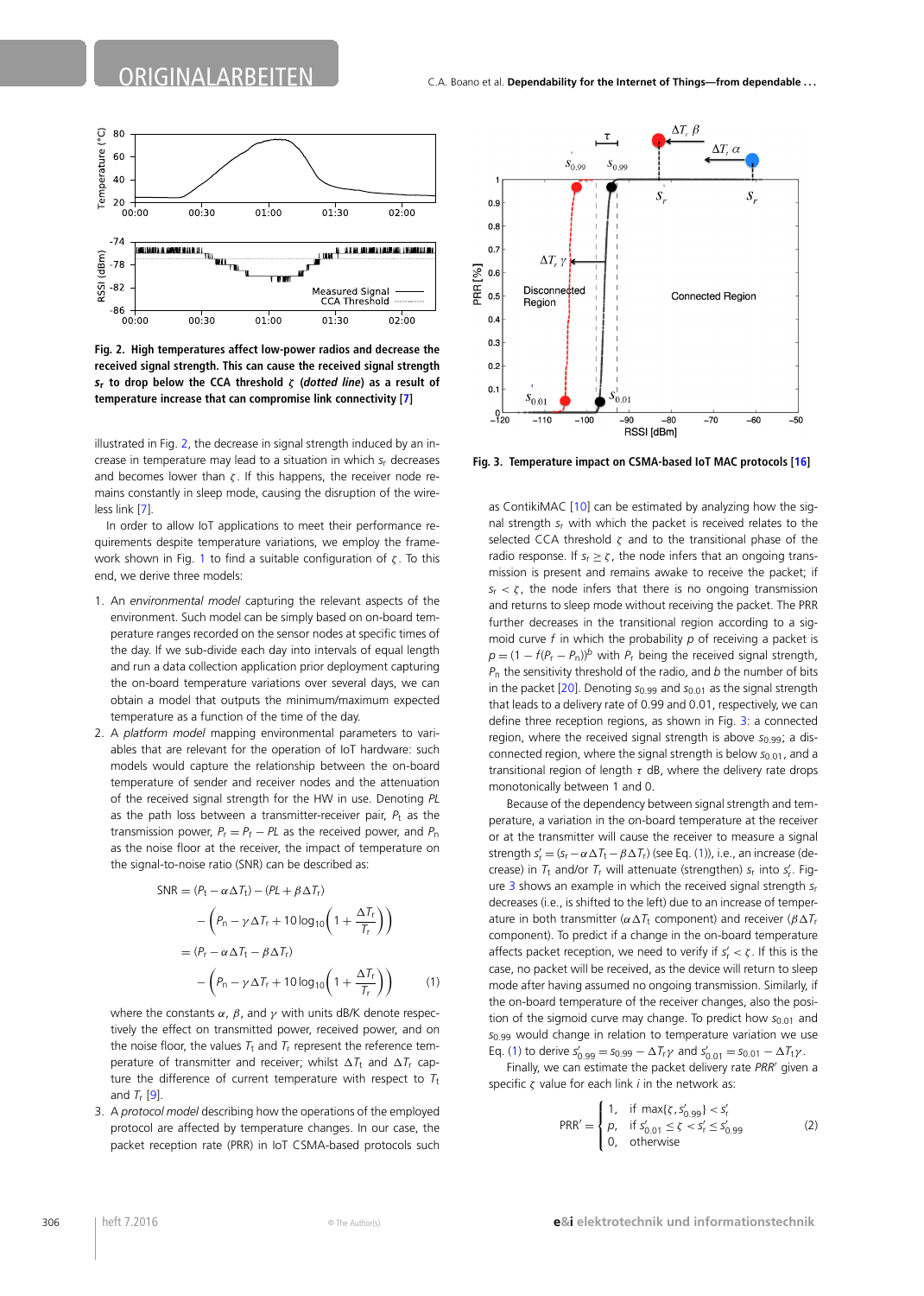## C.A. Boano et al. **Dependability for the Internet of Things—from dependable . . .** ORIGINALARBEITEN

and use this model to estimate the worst case delivery rate given a specific temperature variation/range.

These three models allow predictions of the performance of a low-power wireless network in presence of temperature variations given specific configurations of *ζ* . To automatically identify a (near-)optimal configuration that satisfies the dependability requirements of an IoT application, the framework employs mathematical optimization. Given *user-defined dependability requirements* as input, the framework outputs optimal parameters for the employed communication protocol. In our case, the framework exposes one configuration parameter, *ζ* , and provides a number of metrics that can be used to define goals or constraints. The primary metric is the worst-case PRR of a link that can be accepted by the application of interest. Another metric is minimal energy consumption to ensure a long system lifetime. These requirements lead to an optimization problem such as:

Maximize 
$$
CCA([g])
$$

\nSubject to  $PRR([g]) \geq 0.85$  with probability 1.00

\n $PRR([g]) \geq 0.95$  with probability 0.9

where *ζ* should be maximized while not violating the constraints on PRR (in this example at least 85 % at all times and at least 95 % in at least 90 % of the cases). Maximizing CCA ensures low energyconsumption, as lower CCA values lead to a higher number of false wake-ups and an increased radio usage. A real-world evaluation has shown that the framework is indeed able to pick the most optimal CCA threshold given a set of dependability requirements and correctly parametrize IoT protocols such that the impact of harsh temperature variations can be predicted and minimized [[16\]](#page-4-5).

<span id="page-3-0"></span>In our research, we developed further models and employed the described framework to configure other protocol parameters and increase the resilience of low-power networks to surrounding radio interference, as well as to optimize to cycling selection in order to minimize energy expenditure. Further details can be found in [[8](#page-4-4)].

#### **3. Beyond dependable IoT networking**

The framework presented in Sect. [2](#page-1-0) enables resilient low-power wireless communication despite harsh environmental conditions. However, dependability is the combination of several attributes that allow a user to put trust into and rely on a system [[3](#page-4-9)]. Such attributes are *reliability* (i.e., continuity of correct, accurate, and timely service), *availability* (i.e., readiness for correct service), *safety* (i.e., absence of catastrophic consequences on users and environments); *confidentiality* (absence of unauthorized disclosure of information); and *integrity* (i.e., absence of improper system alteration).

In the IoT context there are several dependability threats that can affect those attributes. In the previous sections, we already discussed how *harsh environmental conditions* represent a major threat for the reliability and availability of a system due to their impact on communication performance. Similarly, two other common threats to all IoT systems are:

- *Physical and remote attacks.* IoT devices are deployed everywhere, and attackers can not only mount attacks remotely via network interfaces, but also physically (e.g., by performing dynamic fault induction [\[13](#page-4-10)], or by collecting information through side-channels [[15\]](#page-4-11)).
- *Complexity.* The IoT is a complex system (of systems) where many devices with continuously updated software and services cooperate using a dynamically changing communication network and where the number of devices is not known in advance. These properties make designed IoT applications prone to design and implementation flaws, as well as scaling bugs.

<span id="page-3-1"></span>As dependability is the combination of several attributes, it is sufficient that one of them is poorly addressed to affect the overall system performance. An analogy is the most fragile link of a chain (the one that is most likely to break) compromising the usability of the whole system when splitting apart. To build a dependable IoT that is resilient against failures and attacks, it is hence not sufficient to consider only dependable networking in harsh environments as discussed in Sect. [2,](#page-1-0) but to address all relevant functions and threats of the IoT in an interdisciplinary fashion. We describe next our efforts in this regard by providing an overview of our joint research activities in the areas of dependable localization and communication (Sect. [3.1\)](#page-3-1), dependable embedded computing (Sect. [3.2](#page-3-2)), composition of smart objects (Sect. [3.3](#page-4-12)), and dependable networked control (Sect. [3.4](#page-4-13)). These efforts are carried out in the DependableThings<sup>2</sup> project funded by Graz University of Technology.

#### 3.1 Dependable wireless localization and communication

Wireless technologies suffer from physical and man-made impairments (e.g., multi-path propagation and interference from competing transmissions, as well as from the effect of temperature variations and other environmental properties): this impairs the accuracy, latency, loss, and energy consumption of wireless services. A key challenge is therefore to offer statistical guarantees on the reliability and availability of correct wireless localization and communication by automatically adapting system parameters, using models of the transceiver hardware and the environment.

<span id="page-3-2"></span>In our research, we employ location-resolved models of the environment [\[19\]](#page-4-14) to obtain robustness and scalability, as well as adaptive radio front-ends (i.e., tunable filters and antennas) to support lowpower operation [\[2\]](#page-4-15), in contrast to power-hungry software defined radios that are normally considered for flexible (cognitive) radios. We then map the problem to a model-predictive control system to gain control over the dependability requirements. The control loop includes the adaptable radio front-ends, physical-layer signal processing for environment modeling/mapping, robust wireless communication and localization, and communication protocols for distributed control of the radio transceivers.

#### 3.2 Dependable embedded computing

The IoT requires all kinds of connected computing devices to execute software dependably: operations have to be completed within guaranteed response times, functions must be immune to environmental perturbation or attacks, and secret information must not be revealed via physical side-channels or communication interfaces. While security, reactivity, and dynamic modularity are still considered independently in today's embedded system design, this separation has unacceptable implications on the resilience, versatility, and longevity of IoT devices. We hence investigate an integrated approach that spans across all system layers.

<span id="page-3-3"></span>Our research focuses on co-designed hardware and software that jointly handle the inherent complexity of both physical attack scenarios and modular real-time applications, accounting for the additional support for dynamically changing software and service composition. We tackle the co-design of processor architectures and operating systems as a base for dependable applications and services: in contrast to established concepts for comparable embedded systems [\[14](#page-4-16)], we focus on the solid anchoring of security, real-time, and modularity features throughout the entire stack.

<sup>2</sup><http://dependablethings.tugraz.at/>.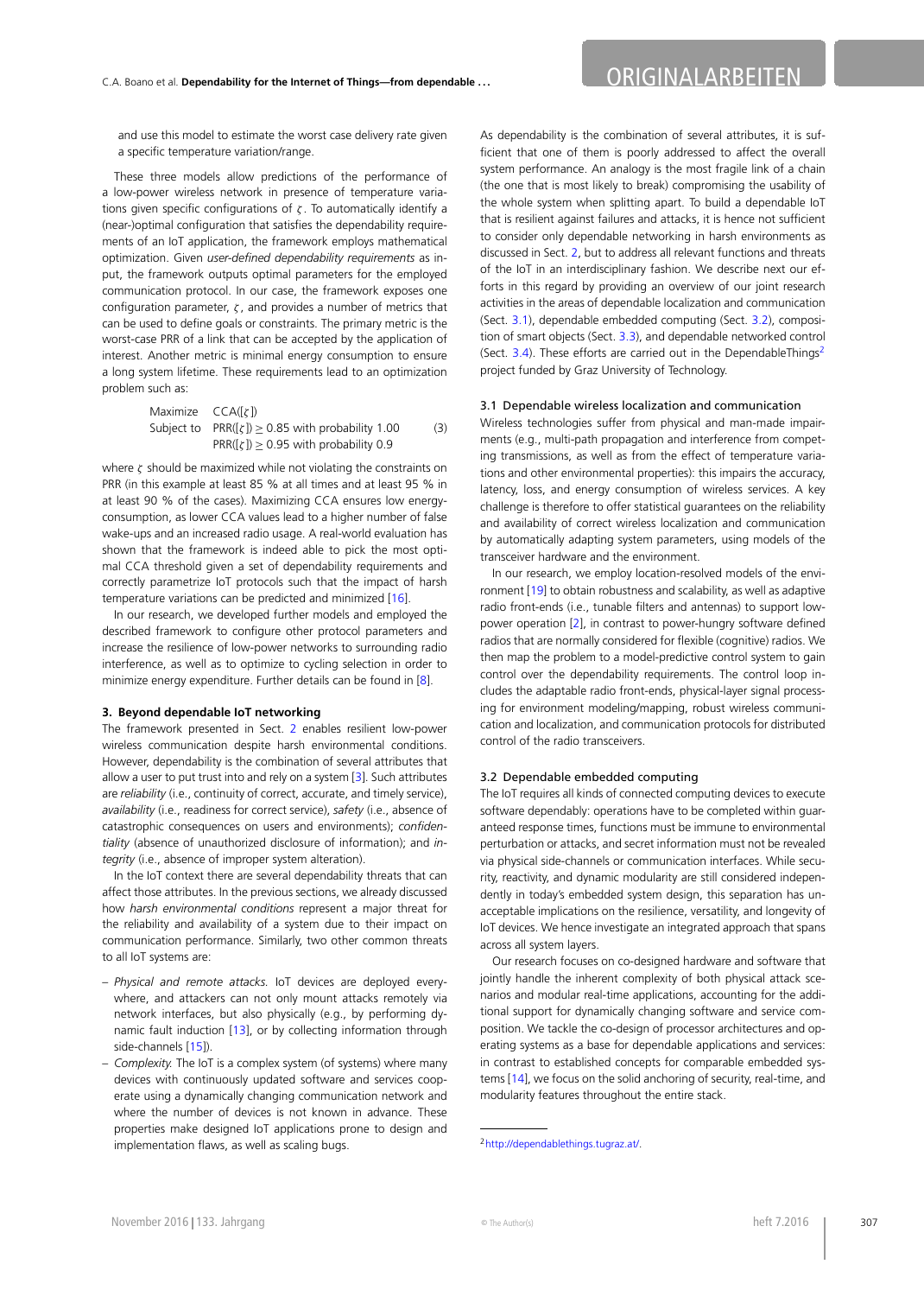#### <span id="page-4-12"></span>3.3 Dependable composition

In the IoT, smart things collaborate to provide services. They do so by using protocols that are vital for the safe and secure operation of the system, but that are not always documented well and rarely implemented correctly. Indeed, bugs such as Heartbleed [[11\]](#page-4-17) have achieved notoriety because of their deleterious effects, and studies show that implementations of important protocols like TLS are rife with bugs [[4](#page-4-18)].

<span id="page-4-13"></span>Our research activities in this domain aim to develop methods and tools to automatically find bugs in communication protocols as efficiently as possible. We focus on observing and experimenting with the behavior of implementations under the assumption that a full specification is not available. Towards this goal, we use language modeling techniques to learn models of protocol implementations [[1](#page-4-19)]. This model can be used for different purposes: we can compare learned models and flag differences as suspicious behavior; we can use a model for model-based fuzzing of the implementation; we can formally verify the learned model; or we can use the model for runtime verification and enforcement to detect attacks that use the protocol in untypical ways.

#### 3.4 Dependable networked control

As communication between smart items is prone to errors and likely to be corrupted by unpredictable distortions and losses, the stability and performance of the respective feedback loops have to be robust with respect to these phenomena which are inherent to the IoT. The fact that conventional control theories are based on ideal assumptions such as non-delayed actuation and sensing and perfect synchronization motivates the need for innovative methods for the design of dependable systems.

<span id="page-4-3"></span>Towards this goal, we propose an information-theoretic approach to networked control building on our earlier results on the characterization of information processing in deterministic input-output systems using information loss as a key parameter [\[12](#page-4-20)]. We focus on a recovery of disturbed or lost interconnecting signals based on infor-mation theoretic principles [[18\]](#page-4-21). We plan to adapt methods from interactive real-time multimedia communication to automatic control, and aim to investigate the potential of these methods to increase the stability margins. In contrast to related theoretic works [[17\]](#page-4-22), our approach is intended for practical applications and constrained CPUs.

#### **4. Conclusions**

Providing methods and concepts to guarantee that IoT applications meet specific dependability requirements is a hot research topic. In this article, we have illustrated our efforts in the area of lowpower wireless networking and described a framework that helps guaranteeing that specific performance requirements can be met despite the impact of the surrounding environment. We have further analyzed common dependability threats for IoT systems and outlined our research road-map for the systematic construction of a dependable IoT that is resilient against failures and attacks.

#### **Acknowledgements**

This work was performed within the LEAD-Project "Dependable Internet of Things in Adverse Environments", funded by Graz University of Technology, and within the EU FP7 project RELYonIT, funded by the European Commission.

<span id="page-4-19"></span><span id="page-4-15"></span>**Open Access** This article is distributed under the terms of the Creative Commons Attribution 4.0 International License (http://creativecommons.org/ licenses/by/4.0/), which permits unrestricted use, distribution, and reproduction in any medium, provided you give appropriate credit to the original author(s) and the source, provide a link to the Creative Commons license, and indicate if changes were made.

#### <span id="page-4-18"></span><span id="page-4-9"></span>**References**

- <span id="page-4-0"></span>1. Aichernig, B., Bloem, R., Pernkopf, F., Röck, F., Schrank, T., Tappler, M. (2016): Poster: Learning models of a network protocol using neural network language models. IEEE Secur. Priv.
- <span id="page-4-1"></span>2. Aigner, R. (2015): Tunable filters? Reality check foreseeable trends in system architecture for tunable RF filters. IEEE Microw. Mag., 16(7).
- <span id="page-4-6"></span>3. Avižienis, A., Laprie, J. C., Randell, B., Landwehr, C. (2004): Basic concepts and taxonomy of dependable and secure computing. IEEE Trans. Dependable Secure Comput., 1(1).
- <span id="page-4-4"></span>4. Beurdouche, B., Bhargavan, K., Delignat-Lavaud, A., Fournet, C., Kohlweiss, M., Pironti, A., Strub, P., Zinzindohoue, J. (2015): A messy state of the union: taming the composite state machines of TLS. IEEE Secur. Priv.
- <span id="page-4-2"></span>5. Boano, C. A. (2014): Dependable wireless sensor networks. Ph.D. thesis, Graz University of Technology, Graz, Austria.
- <span id="page-4-7"></span>6. Boano, C. A., Römer, K. (2013): External radio interference. In Radio link quality estimation in low-power wireless networks. Springer briefs in electrical and computer engineering.
- <span id="page-4-17"></span>7. Boano, C. A., Römer, K., Tsiftes, N. (2014): Mitigating the adverse effects of temperature on low-power wireless protocols. In Proc. of the 11th IEEE MASS conf.
- <span id="page-4-20"></span>8. Boano, C. A., Römer, K., et al. (2015): RELYonIT: publishable summary report. Tech. rep.
- <span id="page-4-10"></span>9. Boano, C. A., Wennerström, H., et al. (2013): Hot Packets: a systematic evaluation of the effect of temperature on low power wireless transceivers. In Proc. of the 5th ExtremeCom conf.
- <span id="page-4-16"></span><span id="page-4-11"></span>10. Dunkels, A. (2011): The ContikiMAC radio duty cycling protocol. Tech. rep. T2011:13, Swedish Institute of Computer Science.
- <span id="page-4-5"></span>11. Durumeric, Z., Kasten, J., Adrian, D., Halderman, J., Bailey, M., Li, F., Weaver, N., Amann, J., Beekman, J., Payer, M., Paxson, V. (2014): The matter of heartbleed. In Proc. of the ACM IMC conf.
- <span id="page-4-22"></span>12. Geiger, B. (2014): Information loss in deterministic systems. Ph.D. thesis, Graz University of Technology, Graz, Austria.
- <span id="page-4-21"></span>13. Joye, M., Tunstall, M. (Eds.) (2012): Fault analysis in cryptography. Information security and cryptography. Berlin: Springer.
- 14. Malenko, M., Baunach, M. (2016): Real-time and security requirements for the internet of things operating systems. In Proc. of the ECHTZEIT conf.
- <span id="page-4-14"></span>15. Mangard, S., Oswald, E., Popp, T. (2007): Power analysis attacks – revealing the secrets of smart cards. Berlin: Springer.
- <span id="page-4-8"></span>16. Oppermann, F. J., Boano, C. A., Zúñiga, M. A., Römer, K. (2015): Automatic protocol configuration for dependable internet of things applications. In Proc. of the 10th IEEE SenseApp workshop.
- 17. Mastellone, S., Abdallah, C. T., Dorato, P. (2009): Stochastic control over finite capacity channels: causality and feedback. In Proc. of the ECC2009 conf.
- 18. Tang, P. L., de Silva, C. (2006): Compensation for transmission delays in an ethernetbased control network using variable-horizon predictive control. IEEE Trans. Control Syst. Technol., 14(4).
- 19. Witrisal, K., Meissner, P., et al. (2016): High-accuracy localization for assisted living: 5G systems will turn multipath channels from foe to friend. IEEE Signal Process. Mag., 33(2).
- 20. Zúñiga, M. A., Krishnamachari, B. (2004): Analyzing the transitional region in lowpower wireless links. In Proc. of the 1st IEEE SECON conf.